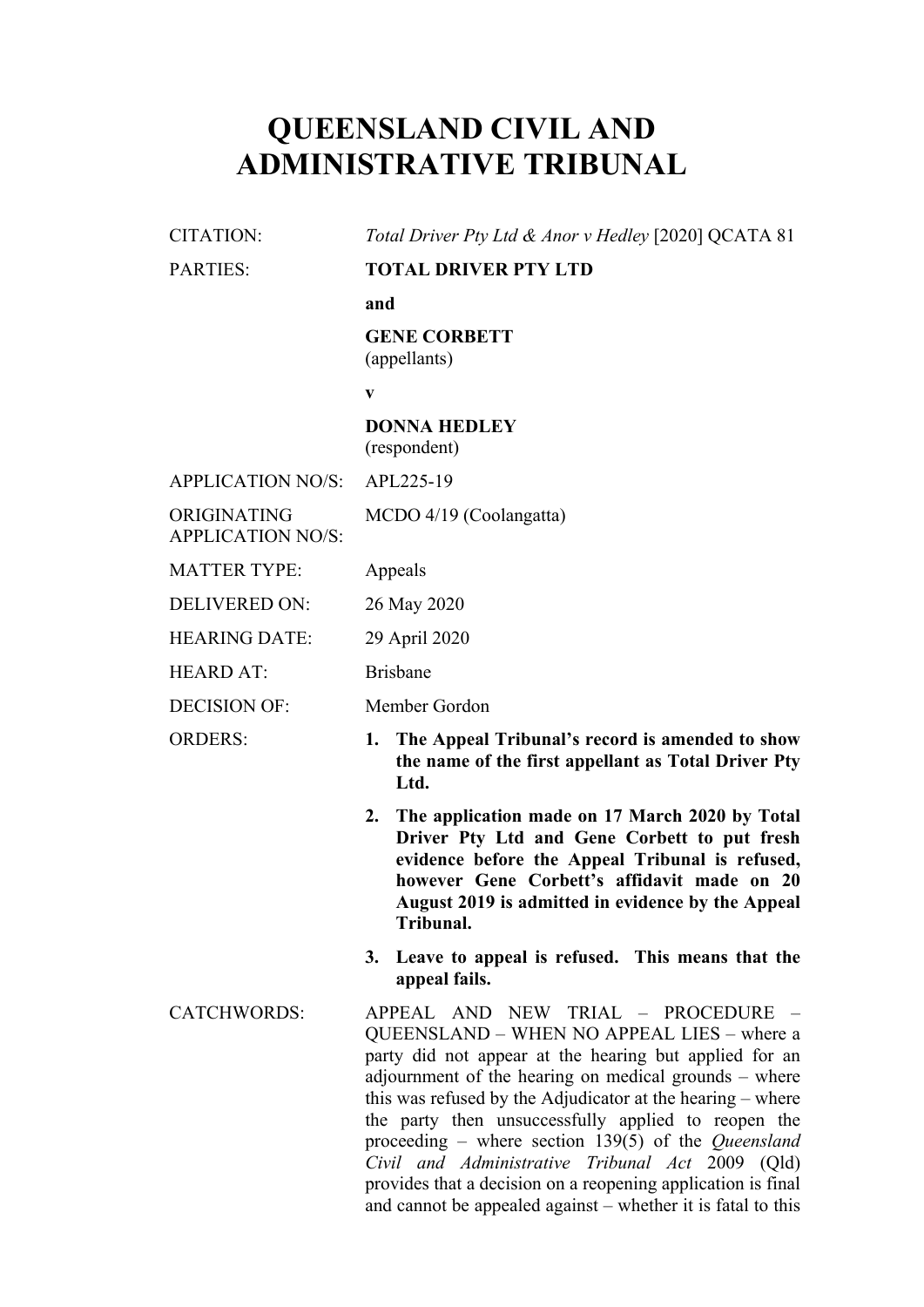appeal

APPEAL AND NEW TRIAL – PROCEDURE – QUEENSLAND – WHEN NO APPEAL LIES – where the decision by an Adjudicator to refuse an adjournment applied for on medical grounds is challenged on appeal – where evidence in support of the appeal is totally unconvincing – whether the Adjudicator made the correct decision – whether any reasonably arguable grounds of appeal

*Queensland Civil and Administrative Tribunal Act* 2009 (Qld), s 57, s 93, s 139

*Balemi v Ingles* [2020] QCATA 58 *Burns v James* [2010] QCATA 101 *Freemantle v Jenwen Pty Ltd t/a LJ Hooker Jimboomba*  [2013] QCATA 67 *Todd v Downing* [2011] QCATA 74

APPEARANCES & REPRESENTATION:

| Appellant:  | Self-represented but assisted by Benjamin O'Brien of<br>Whitehead Crowther Lawyers         |
|-------------|--------------------------------------------------------------------------------------------|
| Respondent: | Self-represented but assisted by Ian Martin of Gold Coast<br><b>Community Legal Centre</b> |

### **REASONS FOR DECISION**

- [1] This is an appeal brought by Total Driver Pty Ltd and Gene Corbett against a decision made by an Adjudicator in favour of Donna Hedley when hearing a minor civil dispute.
- [2] Ms Hedley claimed \$5,236 plus the filing fee from Total Driver and Gene Corbett. She claimed that she had done certain work for them and had not been paid for that work. She brought the claim on Form 3 (application where minor debt claim) and submitted numerous documents in support. In a formal written response, Mr Corbett filed numerous documents in reply.
- [3] The matter came before an Adjudicator for hearing on 17 April 2019. On that day the Adjudicator was not satisfied with the clarity of Ms Hedley's claim and directed that within 14 days, she deliver to Mr Corbett a spreadsheet detailing all works she had undertaken for the respondents and referring to the documentation and timesheets. The Adjudicator gave Mr Corbett 14 days to respond, and reserved the matter for rehearing.
- [4] The rehearing of the matter was listed for 5 June 2019 and both parties were notified of the date. At 10.52am on 4 June 2019, that is the day before the hearing, Mr Corbett sent an email to the tribunal requesting an adjournment. It stated:

To whom it may concern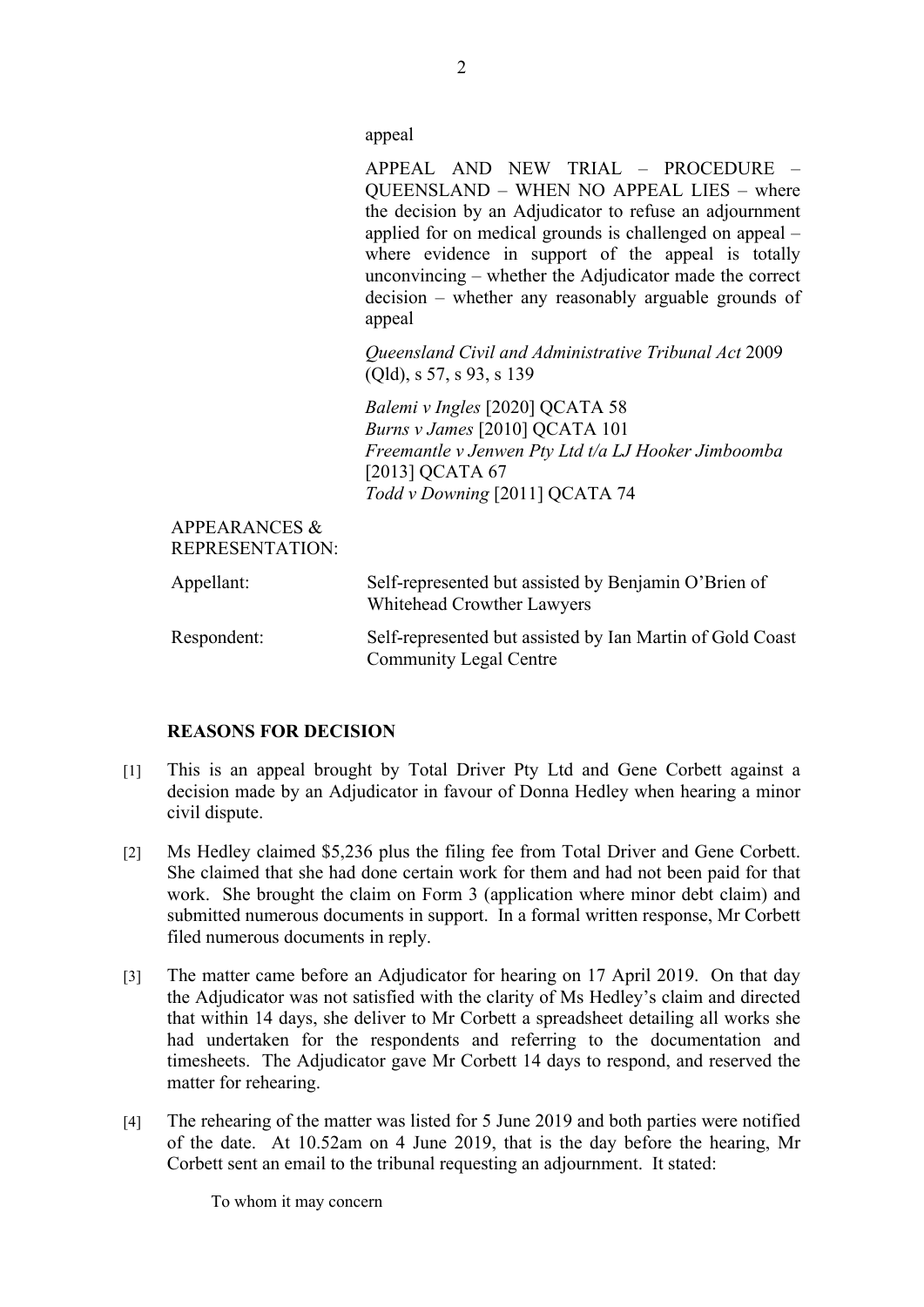I am unable to attend the hearing tomorrow due to the flu which I provided a medical certificate for

Apologies for any inconvenience

I am still unable to drive safely without getting vertigo. I have chronic headaches etc.

Regards and thanks

[5] The medical certificate which was attached was from a clinic and stated:

This is to certify that

Mr Gene Corbett

is receiving medical treatment and for the period

Wednesday, 29 May 2019 to Friday, 7 June 2019 inclusive

Gene Corbett will be unfit to continue his usual occupation

This Certificate was completed on 3/6/2019

Signed

(*by a doctor*)

- [6] The application for adjournment was left for the Adjudicator to decide at the hearing the following day.
- [7] At the hearing Ms Hedley attended but Mr Corbett did not. When the Adjudicator informed Ms Hedley about Mr Corbett's application for an adjournment her immediate reaction was 'happens every time'. When the Adjudicator enquired from her further, she said that Mr Corbett was always making 'excuses for not turning up in places when he doesn't want to show' and saying that he has a doctor's certificate.<sup>1</sup> She explained this further and gave examples of Mr Corbett avoiding his responsibilities, referring in this respect to a witness she had brought with her.<sup>2</sup> She also stated that Mr Corbett did not appear at the mediation on 6 March 2019.<sup>3</sup> She confirmed her evidence about all these matters on oath.<sup>4</sup>
- [8] A central issue which was of concern to the Adjudicator, was whether Ms Hedley had provided the spreadsheet to Mr Corbett as directed, and if so when. Ms Hedley explained that she had left it with a body corporate manager to give it to Mr Corbett on 23 May 2019 and the body corporate manager had confirmed to her that he had given it to Mr Corbett.<sup>5</sup> She confirmed this when giving evidence on oath.<sup>6</sup> She

<sup>1</sup> Transcript 1-3 line 35.

 $\overline{2}$ Transcript 1-4 line 45.

<sup>3</sup> Transcript 1-8 line 11. 4

Transcript 1-10 line 25. 5

Transcript 1-4 lines 7 to 40, 1-7 line 35.

<sup>6</sup> Transcript 1-10 line 13.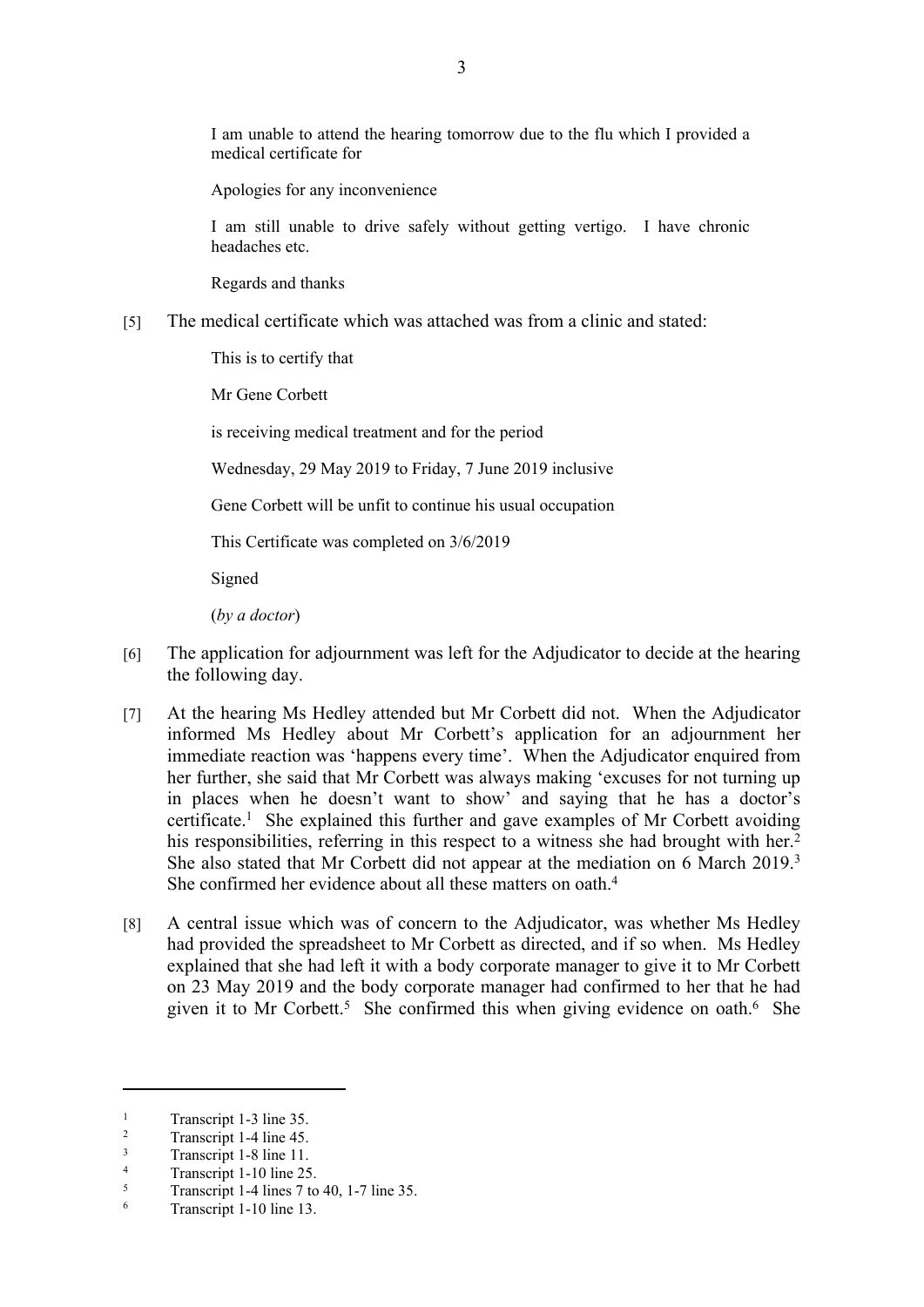also confirmed that Mr Corbett had not provided his response to the material as he had been directed to do.<sup>7</sup>

- [9] The Adjudicator decided to refuse the application for an adjournment. When giving reasons for this,<sup>8</sup> the Adjudicator noted that Mr Corbett had not attended the mediation and had not complied with the directions to respond to the material submitted by Ms Hedley, nor had he made any complaint about that. Although not expressly stated by the Adjudicator, the decision seems to have been made on the basis that on the evidence provided by Ms Hedley the Adjudicator was not satisfied that Mr Corbett had a reasonable excuse for not attending the hearing, despite the medical certificate.
- [10] The Adjudicator proceeded to hear the application. The Adjudicator found in Ms Hedley's favour and made an order that Total Driver and Mr Corbett were to pay her the sum of \$5,356 within seven days.

#### **Application to reopen**

- [11] After receiving the tribunal's order of 5 June 2019, Mr Corbett was quick to apply on 10 June 2019 to reopen the proceedings. He applied on the same day to stay the order which was made. The following day he made a formal complaint about what the Adjudicator had done. In his applications he explained that he had submitted a medical certificate prior to the hearing. He submitted a number of other documents showing his defence of the claim. Amongst the documents were a list of treatments recommended by a naturopath and an email showing that he had seen the naturopath on 29 May 2019.
- [12] The application to reopen triggered the usual process of the tribunal when dealing with such applications. Submissions were sought from both sides and then the application was put before an Adjudicator for decision. Ms Hedley submitted much material in response including a statement from a witness, and a statutory declaration from another witness, attempting to show that Mr Corbett was disreputable. None of this material seemed to have any relevance to Mr Corbett's application to reopen.
- [13] All the material was considered by the tribunal and the application to reopen was refused.

#### **The appeal**

- [14] This appeal has been brought in the name of Total Driver Pty Ltd and Gene Corbett. The order in the tribunal was made against 'Total Driver' and Gene Corbett. The Appeal Tribunal has recorded the name of the appellants variously as 'Total Drive Pty Ltd' and Gene Corbett, and 'Total Driver' and Gene Corbett. The record should be changed to show the correct name of the appellant company as Total Driver Pty Ltd. Mr Corbett is the sole director and secretary of the company.
- [15] The grounds of appeal are:

<sup>7</sup> Transcript 1-10 line 32.

<sup>8</sup> Transcript 1-12 line 15.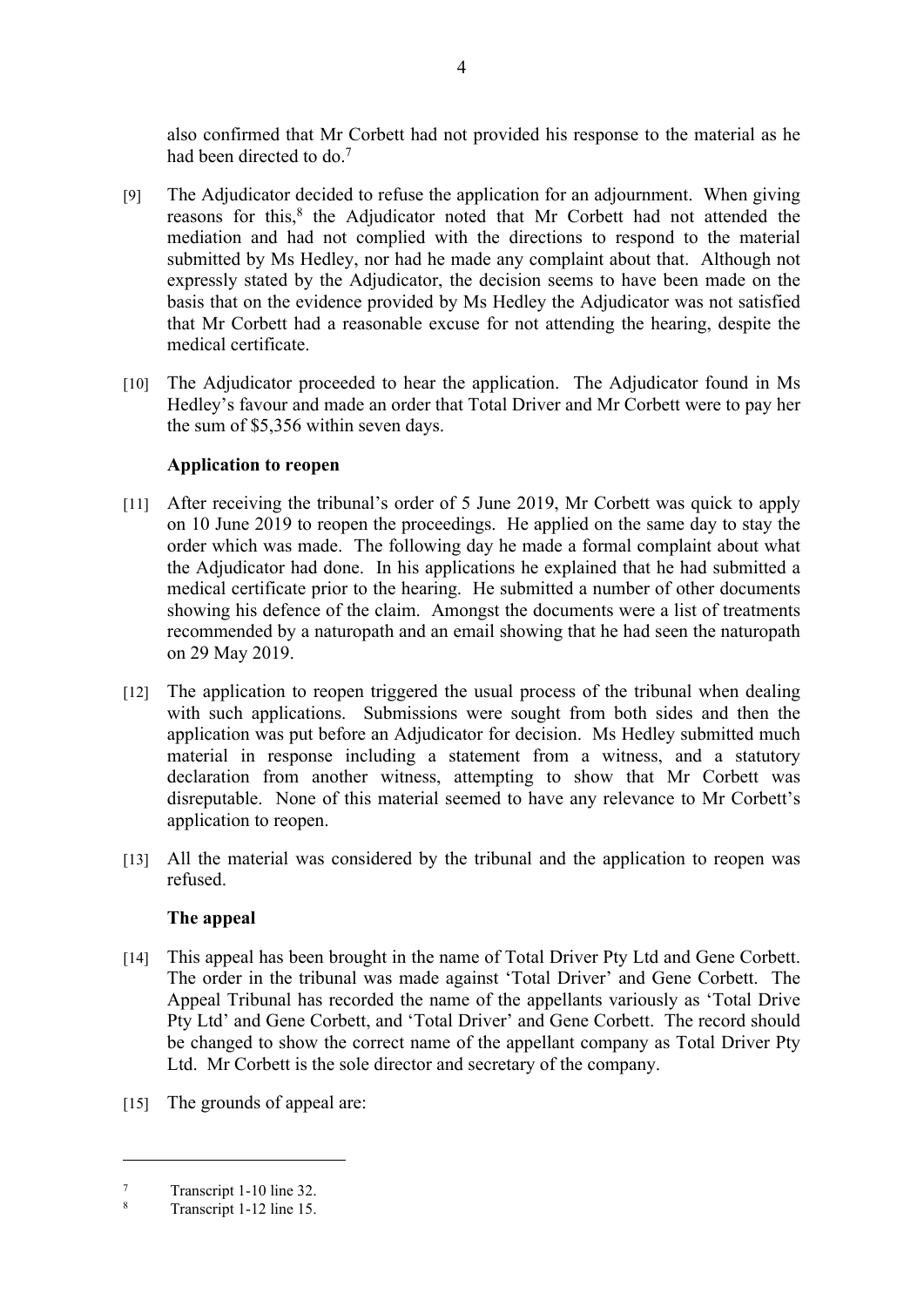- (a) A denial of procedural fairness because the Adjudicator did not grant the application for an adjournment made on 4 June 2019.
- (b) Mr Corbett was served with Ms Hedley's supporting material five days prior to the hearing and he was sick with the flu and did not have enough time to consider it and file and serve material in response.
- (c) Mr Corbett obtained a doctor's certificate and sent it and other supporting material to the tribunal on 4 June 2019 and was told by Registry staff that 'it should be fine' when speaking to them on the phone on 4 June.
- (d) A denial of natural justice because Mr Corbett was denied the opportunity to present his case before the tribunal when it made its decision on 5 June 2019 in his absence and this was an error of law.
- [16] Mr Corbett's solicitors prepared submissions in support of the appeal. The submissions stated that Mr Corbett had received Ms Hedley's material in support of the claim on 29 or 30 May 2019 and so he had three business days to read, consider and respond to the material when the directions had contemplated that he had 14 days to do so.<sup>9</sup>
- [17] Various authorities were relied on, which stressed the importance of a party having a reasonable opportunity to present their case, and one where the Appeal Tribunal considered that a different decision would have been made if all the circumstances had been known.
- [18] The submissions also argued the merits of Ms Hedley's claim. These arguments put forward Mr Corbett's case and pointed out some discrepancies in Ms Hedley's evidence.<sup>10</sup>
- $[19]$  Ms Hedley applied to strike out the appeal<sup>11</sup> but this application was dismissed on 11 March 2020.
- [20] Total Driver and Mr Corbett applied for leave to rely on 'fresh' evidence before the Appeal Tribunal.<sup>12</sup> This is evidence that was not put before the Adjudicator in the hearing in the tribunal. This application is also before me to hear and determine in this appeal.
- [21] The fresh evidence was submitted to the tribunal on 17 March 2020. The submissions in support explain that the fresh evidence demonstrates that the work done by Ms Hedley was so poor in quality that she does not deserve any further payment. It is said that the reason why the fresh evidence was not previously available was because Mr Corbett appointed a consultant who uncovered emails demonstrating the poor work. The application for fresh evidence includes an affidavit from Mr Corbett, a report from the consultant, an unsigned statement from someone who worked for Mr Corbett, a letter from Mr Corbett's solicitor addressed

 $\mathbf{Q}$ Paragraph 64 of submissions dated 20 December 2019.

Paragraphs 89 to 96 of submissions dated 20 December 2019.

<sup>&</sup>lt;sup>11</sup> Application of 18 October 2019.<br><sup>12</sup> Application of 17 March 2020.

Application of 17 March 2020.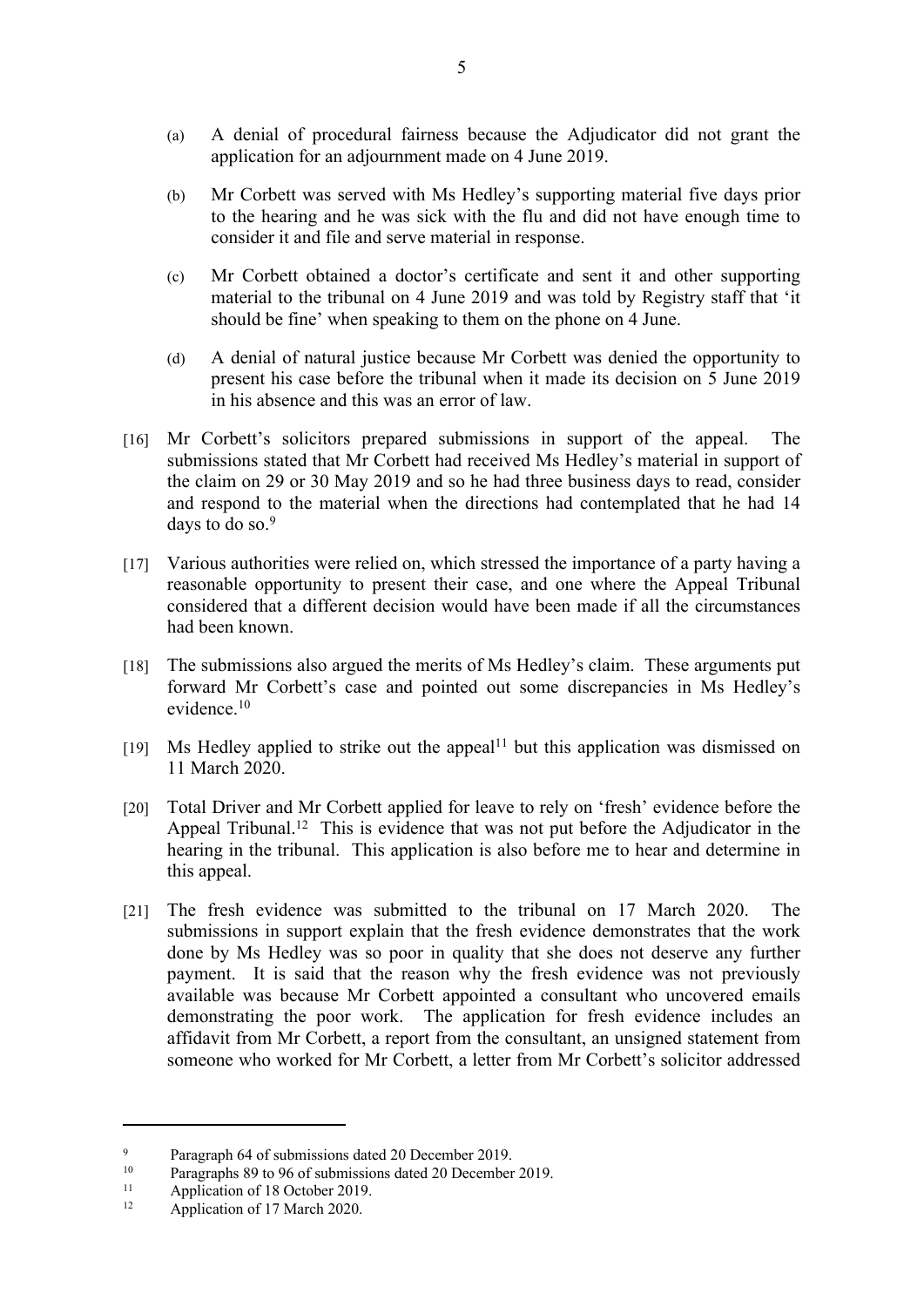'to whom it may concern' describing some allegedly unlawful behaviour of Ms Hedley, and some recent prints of social media conversations.

- [22] Bearing in mind the appeal concerns whether or not the Adjudicator provided Mr Corbett with a fair hearing it is difficult to see how any of the new material in the application of 17 March 2020 is relevant to the appeal. For this reason I decline to give leave for it to be put before the Appeal Tribunal.
- [23] Mr Corbett has put other material before the Appeal Tribunal, some of which is also new, but not in a formal application to present fresh evidence. This material is attached to his application for leave to appeal or appeal, and also in resubmitted applications to stay the original decision and to reopen the original proceeding. In particular, Mr Corbett has attempted to give evidence to the Appeal Tribunal in an affidavit made on 22 August 2019. I consider this affidavit below.
- [24] Ms Hedley also appears to seek to rely on fresh evidence in the appeal. She has submitted an affidavit to the Appeal Tribunal to which she deposes to having served Mr Corbett with the material in support of her claim 'in the first week of May'.<sup>13</sup> She supports this with a photocopy of an entry in her diary for 3 May 2019 where it is written 'paperwork to Corbett – Main Beach'. This is in marked contrast to the evidence she gave to the Adjudicator at the hearing that she had served it on 23 May 2019. In its directions of 26 September 2019 the Appeal Tribunal required any application to put fresh evidence before the Appeal Tribunal to be by way of formal application. Since this was not done, I do not regard Ms Hedley as having made such an application.

#### **The appeal hearing**

- [25] There was an appeal hearing on 29 April 2020 before me. Only Mr Corbett attended the appeal hearing. He appeared by telephone. The hearing was in the afternoon. A number of attempts had been made by the tribunal in the morning of the appeal hearing to contact Ms Hedley and again during the hearing itself, but the calls simply went to voicemail. Her legal advisers were also contacted but said that they were unable to assist.
- [26] At the appeal hearing neither I nor my hearing support officer, nor the case manager, were aware that Ms Hedley had made an application on Form 40 (application for miscellaneous matters). This was stamped as received by the tribunal on 24 April 2020. In that application Ms Hedley said that she sought an order that Mr Corbett provide the fresh evidence on which he wished to rely in the appeal, because she had not received it. Ms Hedley also sent an email to the tribunal on 23 April 2020. In that email she said that she was asking for an order that Mr Corbett serve the fresh evidence on her and she be allowed sufficient time to compose her response, and:

that the oral hearing of this matter be adjourned until such time as I have been allocated to file and serve my response to the fresh evidence materials

[27] Since Ms Hedley's application for an order and for a postponement had not been processed by the tribunal by the time of the appeal hearing, it did not appear on the file until afterwards.

<sup>13</sup> Paragraph 6(a) of her affidavit made on 20 January 2020.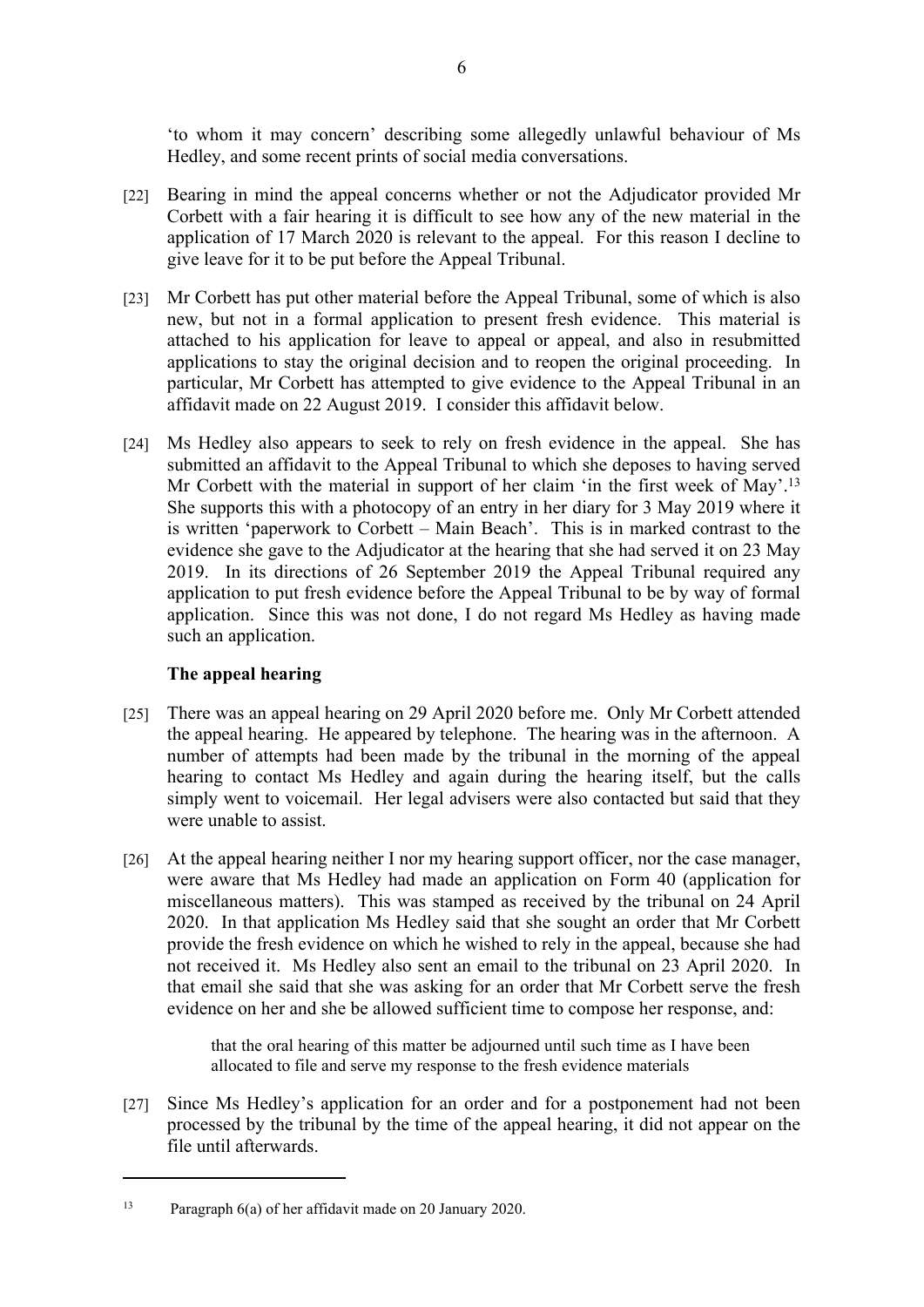- [28] It appeared to me at the appeal hearing on the balance of probabilities that Ms Hedley had simply decided not to appear, and this explained why attempts to contact her by telephone were unsuccessful. This seemed to be reinforced by the fact that she had already filed detailed submissions and an affidavit giving her side of the matter, and by the fact that she had already received the payment of \$5,356 from Mr Corbett.
- [29] Even if I had seen her applications of 23 and 24 April 2020, I would have formed the same view because the tribunal had not communicated with her about the applications at all, although it is possible there had been an automatic acknowledgement of their receipt. This meant that from Ms Hedley's standpoint she had asked for a postponement of the appeal hearing but had not heard back about it. On this basis, her proper assumption would have been that the appeal hearing was going ahead and she needed to make herself available if she wished to attend.
- [30] I decided to proceed with the appeal hearing in Ms Hedley's absence.
- [31] It was apparent from the submissions made by Mr Corbett for the appeal and from what he said in the appeal hearing that neither he or his solicitors had considered the impact of section 139(5) of the *Queensland Civil and Administrative Tribunal Act*  2009 (Qld) on the appeal. Mr Corbett was unable to dealt with the point in the appeal hearing. For this reason, I made directions giving both sides the opportunity to make submissions about section 139(5) before a final decision in the appeal was made.
- [32] Ms Hedley must have received those directions because she emailed the tribunal on 5 May 2020 querying how the directions could have been made without any 'correspondence to myself'. There was no explanation in this email as to why Ms Hedley did not make herself available on the telephone on the day of the appeal hearing.

#### **Considering the appeal**

- [33] One of Mr Corbett's difficulties in this appeal is that since he applied to reopen the original proceedings but was unsuccessful, there is an impediment to an appeal in section 139(5) of the OCAT Act.
- [34] Section 139(5) is in strong terms:
	- (5) The tribunal's decision on the application is final and can not be challenged, appealed against, reviewed, set aside, or called in question in another way, under the *Judicial Review Act 1991* or otherwise.
- [35] The 'application' referred to here is the application to reopen. An application to reopen will not be successful unless there is a reopening ground. A reopening ground is defined in Schedule 3 of the QCAT Act as follows:

*reopening ground*, for a party to a proceeding, means—

- (a) the party did not appear at the hearing of the proceeding and had a reasonable excuse for not attending the hearing; or
- (b) the party would suffer a substantial injustice if the proceeding was not reopened because significant new evidence has arisen and that evidence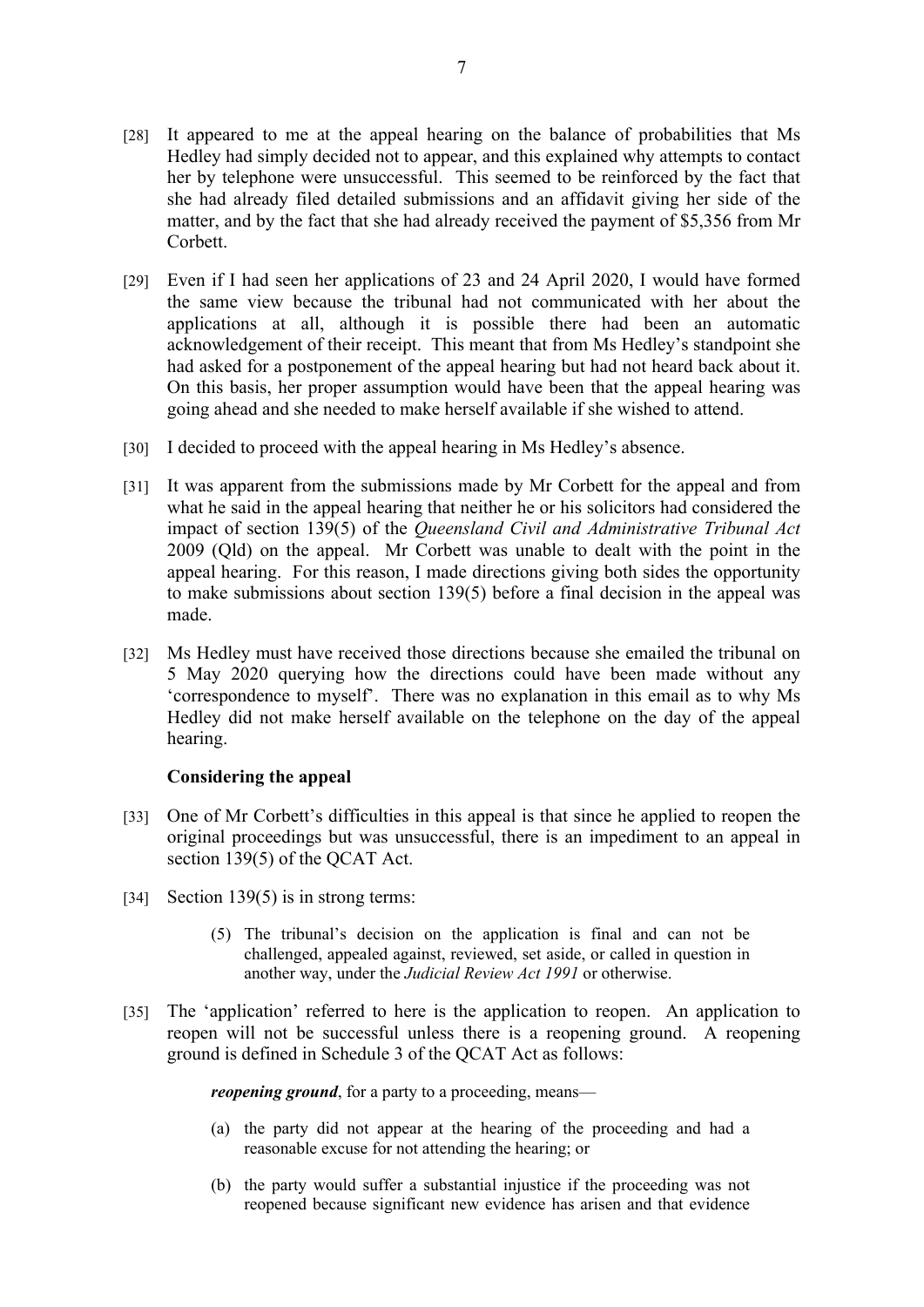was not reasonably available when the proceeding was first heard and decided.

- [36] The reopening provisions in the QCAT Act provide a quick and efficient way to correct unfairness where a party has a reopening ground. It is likely that the reason why no appeal is permitted from a decision on a reopening application is to achieve some finality and also to stop a party trying to have second chance to reopen having failed in the first attempt.
- [37] It is clear that Mr Corbett's application to reopen relied on ground (a). The tribunal in refusing the application to reopen must have decided that he did not have a reasonable excuse for not attending the hearing. This is the precise decision made by the Adjudicator at the hearing on 5 June 2019.
- [38] In submissions about this made on behalf of Mr Corbett by his solicitors following the appeal hearing, it is suggested that section 139(5) only prohibits an appeal from an application to reopen and would not apply to an appeal against a decision to refuse to grant an adjournment.
- [39] I do not agree with this submission. I think in this appeal these two things have merged into one. This means that section 139(5) is engaged and prohibits Mr Corbett's appeal. In such circumstances the Appeal Tribunal has held that section  $139(5)$  is fatal to the appeal.<sup>14</sup> On this basis, I would not grant leave to appeal and so the appeal fails.
- [40] However, in *Balemi v Ingles* [2020] QCATA 58 I was of the view that section 139(5) is not always fatal to appeals of this sort. And since Mr Corbett's solicitors claim to have found a distinction between the prohibition in section 139(5) and this appeal, it may be convenient if I consider the merits of the appeal in the alternative.
- [41] Whether or not to grant an adjournment of a hearing where an application is made prior to the hearing supported with a medical certificate, is a matter of discretion for the Adjudicator conducting the hearing.
- [42] Here, when exercising that discretion, the Adjudicator had before him credible evidence that Mr Corbett did not have a reasonable excuse for not attending the hearing. That evidence was a combination of Mr Corbett's failure to engage with the tribunal's processes (failure to attend the mediation and failure to comply with the tribunal's directions), and the evidence from Ms Hedley and the potential evidence from the witness in attendance, that he was accustomed to use the excuse of sickness backed up by a medical certificate to avoid his responsibilities. As the Adjudicator explained when making the decision about this at the hearing, Ms Hedley could apply to reopen. Ms Hedley did so and submitted further evidence to the tribunal about his absence, none of which the tribunal found convincing.

<sup>14</sup> Examples are *Burns v James* [2010] QCATA 101, [13] and *Todd v Downing* [2011] QCATA 74, [12], both decisions of Justice Alan Wilson, President.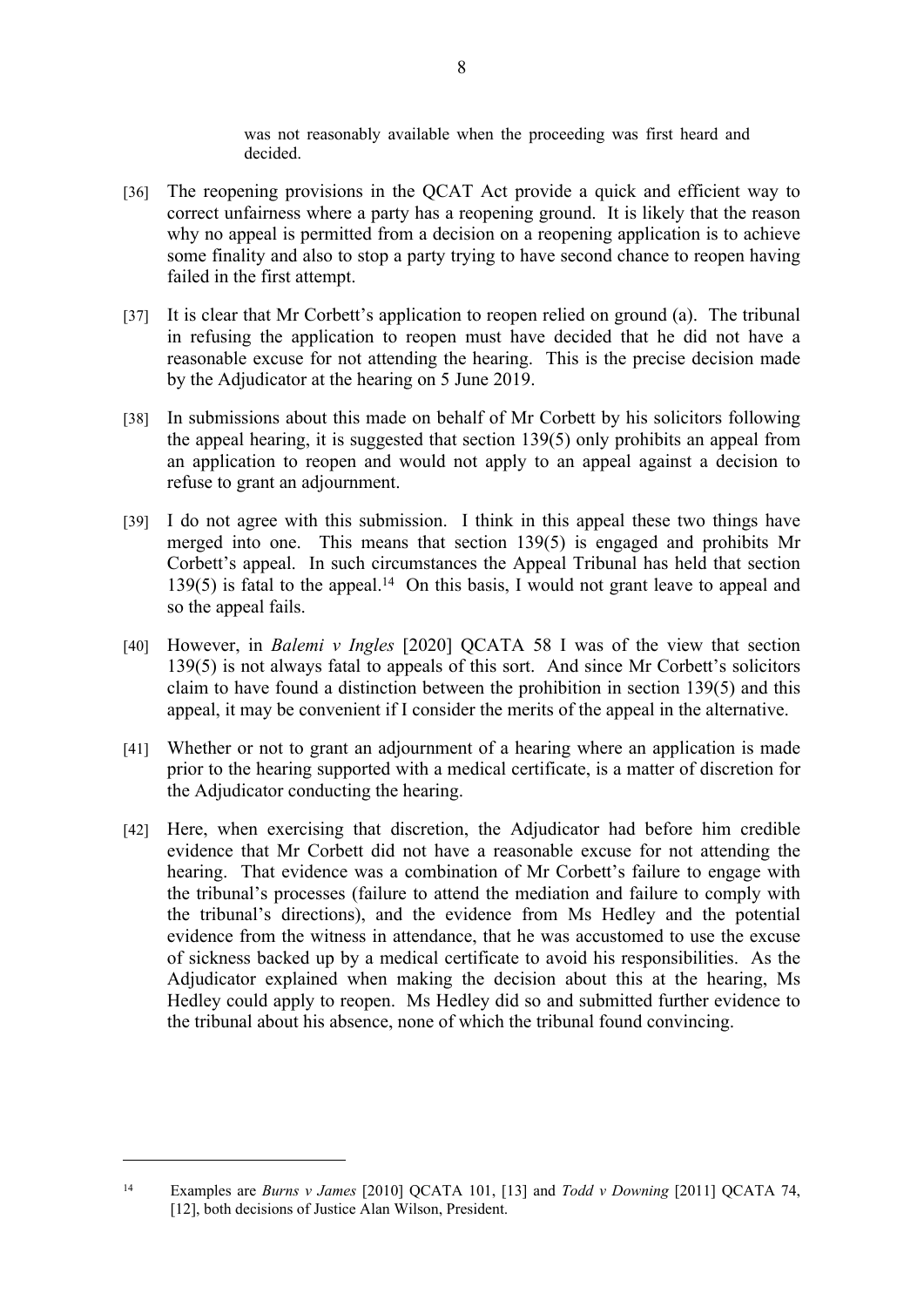[43] An appeal against the exercise of discretion may be more difficult to prosecute than other types of appeal. As was said by Justice Carmody in *Foxworth Pty Ltd t/as Mango 4 Office Technology v Belz* [2016] QCATA 194:<sup>15</sup>

> Even a questionable discretionary decision will be left intact unless it is marred by vitiating error in the *House v The King* sense such as the application of a wrong principle, a mistake of fact, reliance on irrelevant considerations or overriding unreasonableness, irrationality or injustice.

- [44] In an appeal against a refusal to grant an adjournment in the circumstances pertaining here however, there seems greater room to consider whether the discretion was exercised properly having regard to all the circumstances. Mr Corbett's submissions in support of the appeal relied on *Freemantle v Jenwen Pty Ltd t/a LJ Hooker Jimboomba* [2013] QCATA 67 where this happened. The Appeal Tribunal considered that the party who had not attended the hearing had a reasonable excuse for not doing so judging from a medical certificate given to the tribunal on the day of the hearing. It was not clear whether or not the medical certificate had been given to the Adjudicator prior to the decision to proceed with the hearing. Despite that, a new hearing was ordered because of the risk of an inadvertent denial of natural justice. It should be noted that in that appeal there had been no application to reopen, the matter simply went straight to the Appeal Tribunal, so section 139(5) had no impact in that appeal.
- [45] For this reason I think I should admit into evidence Mr Corbett's affidavit made on 20 August 2019. That explains in detail why he did not attend the original hearing and exhibits all relevant medical evidence including the documents from the naturopath. This affidavit was attached to the application for leave to appeal and appeal and was clearly intended for the Appeal Tribunal, although there was no formal application that it be admitted as fresh evidence as required by the Appeal Tribunal's directions.
- [46] The difficulty though, is that the contents of the affidavit are totally unconvincing. At the appeal hearing I took Mr Corbett through a number of errors in the affidavit and I was not satisfied with his answers.
- [47] There are in fact six obvious incorrect dates in the affidavit of matters which are not controversial. More importantly, Mr Corbett stated in his affidavit:<sup>16</sup>

I did not receive any supporting documents from the Respondent until 31 May 2019 which was 5 days prior to the hearing.

On 31 May 2019 I found documentation time sheets and invoices from the Respondent that appeared to comply with the directions of the Tribunal in my mail box. I check that mail box daily.

[48] This statement is in marked contrast to Mr Corbett's statement in his application to reopen that he had been provided with this material on 24 May 2019.<sup>17</sup> That the material was served late is one of Mr Corbett's central points in this appeal, and is

 $15$   $[10]$ 

 $\frac{16}{17}$  Paragraphs 5 and 6.

Paragraph 6 of application to reopen.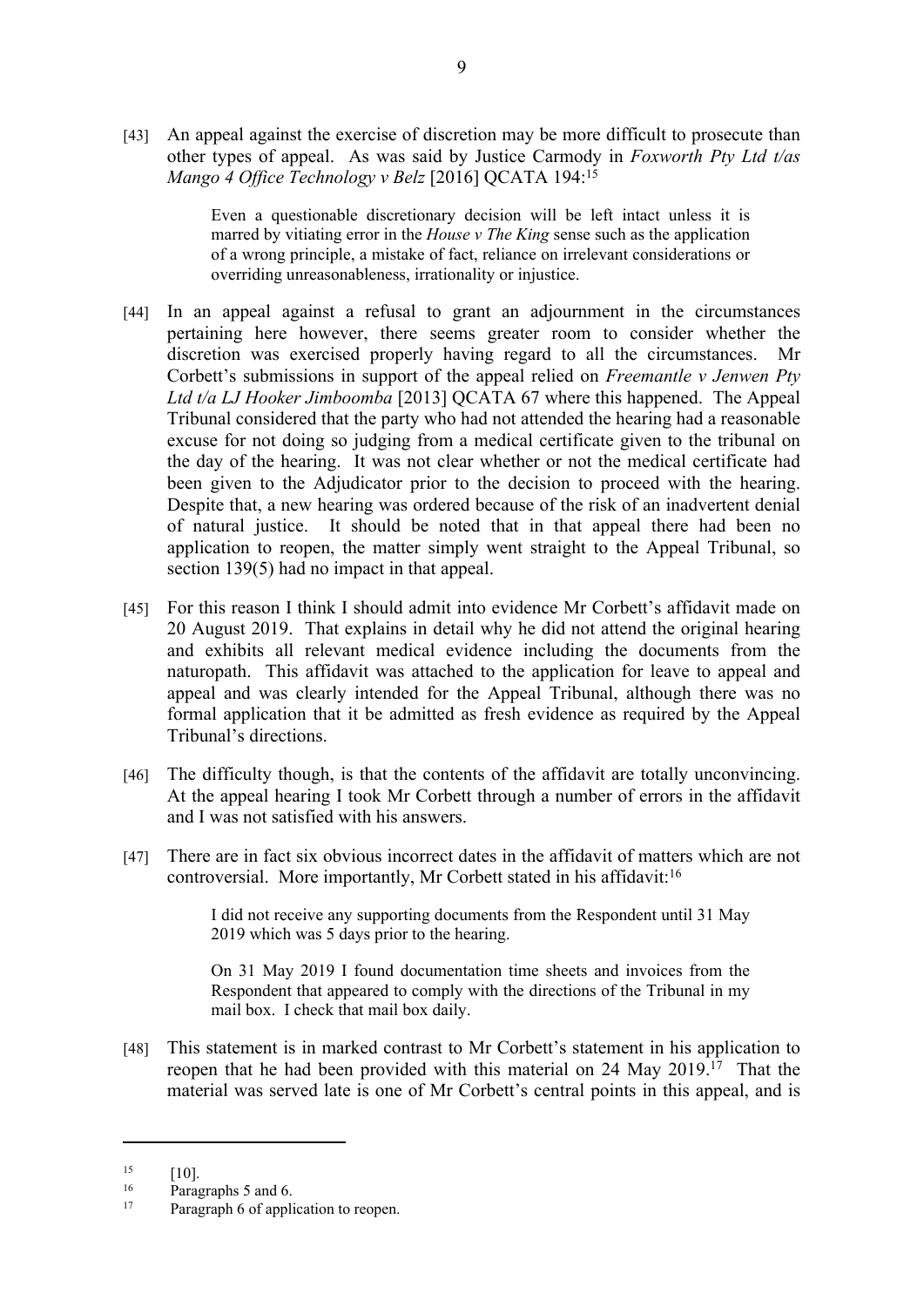said to clinch the appeal in his favour, because (it is said) he had insufficient time to respond to Ms Hedley's filed material and by that time he was too ill to do so.

- [49] In fact the date of 24 May 2019 corresponds with the evidence given on oath by Ms Hedley at the hearing that she left the material with the body corporate manager on 23 May 2019. This was the date relied on by the Adjudicator at the hearing.
- [50] Mr Corbett was unable to explain the discrepancy in the appeal hearing. I do not accept Mr Corbett's evidence in the affidavit about the date he received the material. In this respect it is noted that the late service of Ms Hedley's material was not something Mr Corbett mentioned when he sought an adjournment of the original hearing, and again the Adjudicator relied on this fact when refusing to allow the application for an adjournment.
- [51] Another point made by Mr Corbett in submissions in support of the appeal and in the appeal hearing was that he was reassured by the court staff that his application for an adjournment 'should be fine'.<sup>18</sup> The way it is put in his affidavit of 22 August 2019 is: $19$

Also on 3 June 2019 I contacted the Coolangatta Court house and explained the situation, requested that the hearing be set aside for a new date and I was told by Court staff and did verily believe that there would be no issues. I was advised to send the request though via email.

In reliance on what I had been told by the registry staff I did not attend the hearing on 5 June 2019.

- [52] My view is that it is very unlikely that court staff would make a comment of this sort. Despite Mr Corbett's evidence about this, I do not believe the comment was made. In this respect it is noticeable that he did not say that anything like this had been said to him in his application to reopen, or his application to stay the original order or in his complaint of 11 June 2019. This is despite any such comment obviously being highly relevant to these things.
- [53] There is a third error of substance in the affidavit which is less important but which demonstrates that the contents of the affidavit cannot be relied on. Mr Corbett exhibits the documents that he claims to have submitted to the tribunal when he sought the adjournment on 4 June 2019.<sup>20</sup> However, it can be seen from the tribunal file that he has added some significant documents. The only document he sent to the tribunal for the original hearing apart from his email was one medical certificate as recited above.
- [54] In the light of the above, I take the view that even with the benefit of the best evidence that Mr Corbett can provide, the Adjudicator's decision that Mr Corbett did not have a reasonable excuse for not attending the hearing on 5 June 2019 was correct.

<sup>&</sup>lt;sup>18</sup> Paragraph 3 of his application for leave to appeal or appeal.

<sup>&</sup>lt;sup>19</sup> Paragraphs 10 and 16.<br><sup>20</sup> Exhibit GC2

Exhibit GC2.